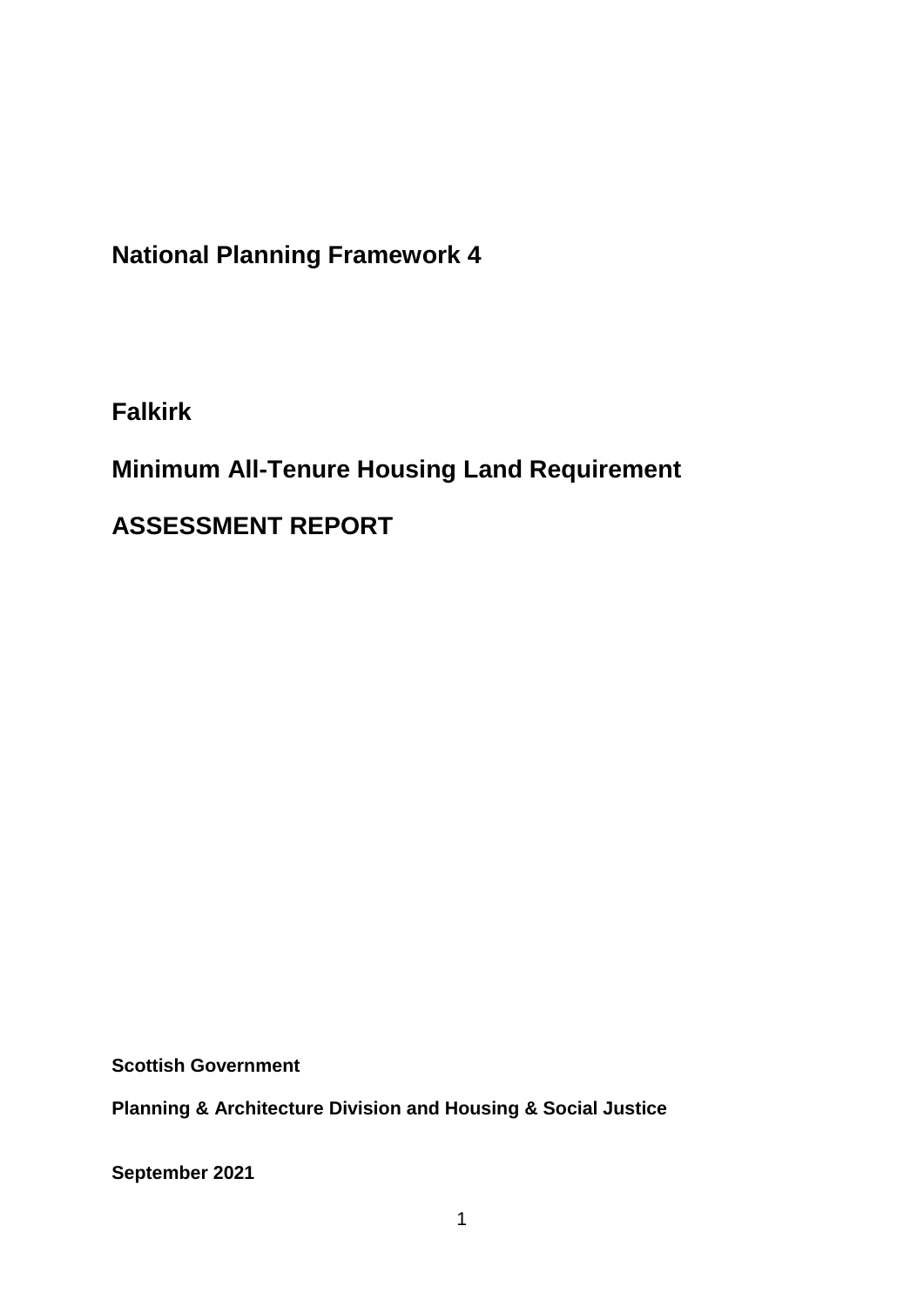|              | <b>CORE OUTPUTS ASSESSMENT</b>                                                                                                                                                                                                                                                                                                                                                                  |                                                     |                                               |       |  |  |
|--------------|-------------------------------------------------------------------------------------------------------------------------------------------------------------------------------------------------------------------------------------------------------------------------------------------------------------------------------------------------------------------------------------------------|-----------------------------------------------------|-----------------------------------------------|-------|--|--|
| 1            | <b>Locally Adjusted Estimate</b>                                                                                                                                                                                                                                                                                                                                                                |                                                     |                                               |       |  |  |
|              |                                                                                                                                                                                                                                                                                                                                                                                                 | <b>Initial</b><br><b>Default</b><br><b>Estimate</b> | Locally<br><b>Adjusted</b><br><b>Estimate</b> |       |  |  |
|              | <b>Falkirk</b>                                                                                                                                                                                                                                                                                                                                                                                  | 5,250                                               | 5,250                                         |       |  |  |
|              | No adjustment to the initial default estimate was proposed. The figure is<br>largely driven by newly forming households.<br>The estimate is not benchmarked against 10 year completions (2010-2019) of<br>4,579 units (Housing statistics quarterly update: new housebuilding and<br>affordable housing supply - gov.scot (www.gov.scot)) or completions from the<br><b>Housing Land Audit.</b> |                                                     |                                               |       |  |  |
| $\mathbf{2}$ | <b>Household Projections (Newly-Forming Households)</b><br>The National Records of Scotland (NRS) 2018-based principal migration                                                                                                                                                                                                                                                                |                                                     |                                               |       |  |  |
|              | variant is used by the authority. They do not propose an alternative.                                                                                                                                                                                                                                                                                                                           |                                                     |                                               |       |  |  |
|              | The household projection is 3,850.                                                                                                                                                                                                                                                                                                                                                              |                                                     |                                               |       |  |  |
|              | <b>Household Projection: Default Compared to Adjusted Estimate</b>                                                                                                                                                                                                                                                                                                                              |                                                     |                                               |       |  |  |
|              |                                                                                                                                                                                                                                                                                                                                                                                                 | <b>Default</b>                                      | Adjusted                                      |       |  |  |
|              | <b>Falkirk</b>                                                                                                                                                                                                                                                                                                                                                                                  | 3,850                                               |                                               | 3,850 |  |  |
| 3            | <b>Existing Housing Need</b><br><b>Existing Housing Need: Default Compared to Adjusted Estimate</b>                                                                                                                                                                                                                                                                                             |                                                     |                                               |       |  |  |
|              |                                                                                                                                                                                                                                                                                                                                                                                                 | Default                                             | Adjusted                                      |       |  |  |
|              | <b>Falkirk</b>                                                                                                                                                                                                                                                                                                                                                                                  | 350                                                 |                                               | 350   |  |  |
|              | Falkirk Council agrees with the Scottish Government default estimate of<br>existing housing need and does not propose an alternative estimate.                                                                                                                                                                                                                                                  |                                                     |                                               |       |  |  |
| 4            | <b>Flexibility Allowance</b>                                                                                                                                                                                                                                                                                                                                                                    |                                                     |                                               |       |  |  |
|              | Falkirk Council uses the urban flexibility classification of 25%.                                                                                                                                                                                                                                                                                                                               |                                                     |                                               |       |  |  |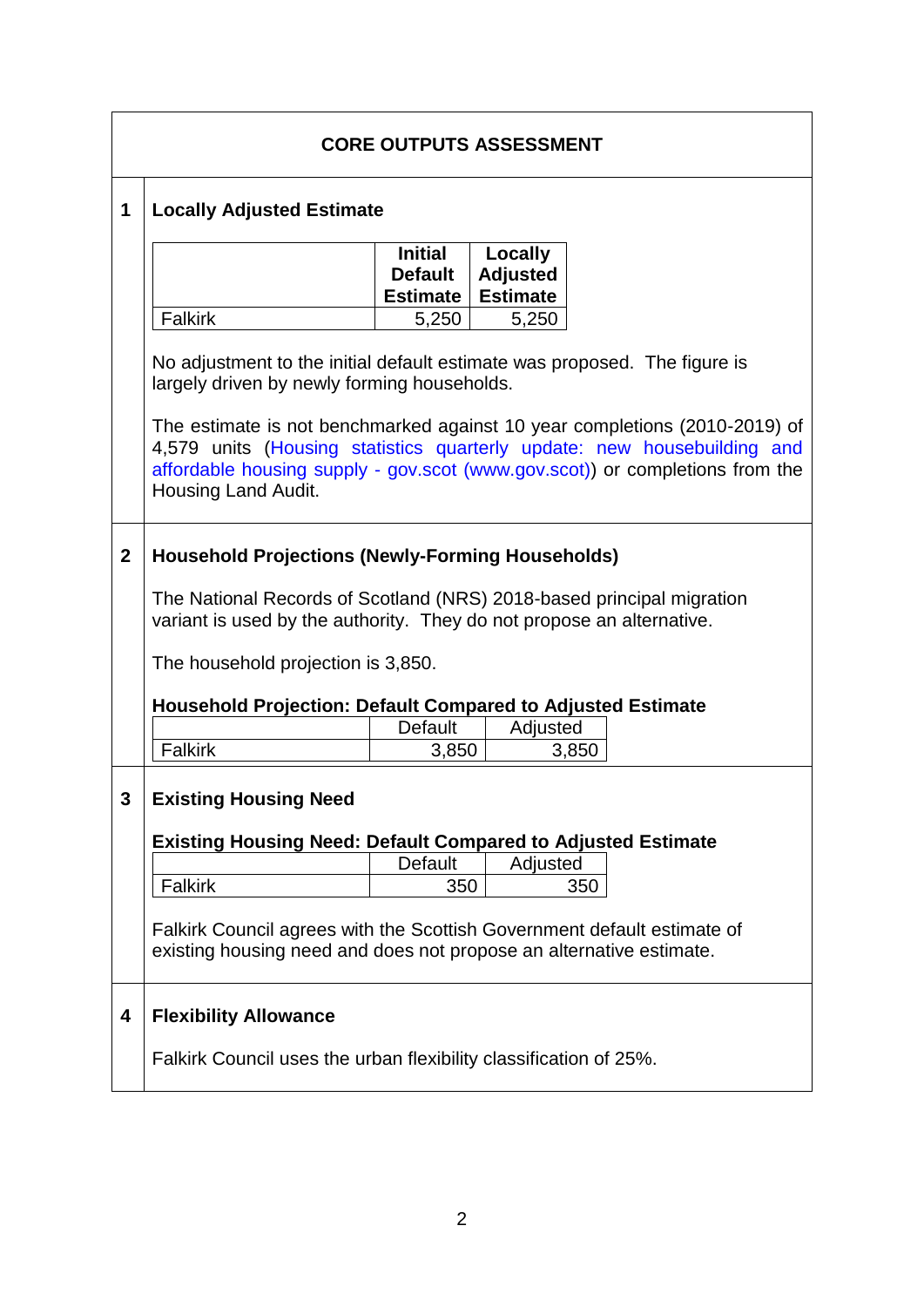|                | <b>CORE PROCESSES ASSESSMENT</b>                                                                                                                                                                                                                                                                                                                                                                                                        |  |  |  |  |
|----------------|-----------------------------------------------------------------------------------------------------------------------------------------------------------------------------------------------------------------------------------------------------------------------------------------------------------------------------------------------------------------------------------------------------------------------------------------|--|--|--|--|
| 1              | Using the Response Template and Excel Calculator                                                                                                                                                                                                                                                                                                                                                                                        |  |  |  |  |
|                | The Council used the Response Template but only completed Part 1<br>(household projections), Part 2 (existing housing need) and Part 5 (HMP and<br>stakeholders). Word limits have not been exceeded. No Excel Calculator was<br>submitted.                                                                                                                                                                                             |  |  |  |  |
| $\overline{2}$ | <b>Housing Market Partnership and Stakeholders Involvement</b>                                                                                                                                                                                                                                                                                                                                                                          |  |  |  |  |
|                | The Housing Market Partnership (Falkirk Strategic Housing Group) comprises<br>Falkirk Council Housing, Falkirk Council Planning and Environment, Link<br>Group, Falkirk Council Social Work Adult Services, Paragon Housing<br>Association, NHS Scotland, Kingdom Housing Association, CVS Falkirk and<br>Homes for Scotland.                                                                                                           |  |  |  |  |
|                | The HMP met on 26 April 2021 to discuss the initial default estimate and<br>accepted the default inputs into the first stage of the HNDA and noted the<br>outputs produced by Scottish Government.                                                                                                                                                                                                                                      |  |  |  |  |
|                | Separate discussions with Homes for Scotland raised a concern with the<br>HNDA model, the use of the population and household projections and the<br>existing housing need figure. Homes for Scotland did not have any specific<br>objections although their preferred calculation, based on a percentage of a<br>national housing target of 25,000 units per annum, produced a slightly higher<br>figure for the Falkirk Council area. |  |  |  |  |
| 3              | Joint Housing and Planning Senior Official Sign-Off                                                                                                                                                                                                                                                                                                                                                                                     |  |  |  |  |
|                | Appropriately signed-off by lead housing and planning officers.                                                                                                                                                                                                                                                                                                                                                                         |  |  |  |  |
| 4              | <b>Statistical Evidence</b><br>The Council used robust data sources including:<br>NRS 2018-based principle household projections<br>Scottish Government estimate of existing housing need                                                                                                                                                                                                                                               |  |  |  |  |
| 5              | <b>Policy Evidence</b>                                                                                                                                                                                                                                                                                                                                                                                                                  |  |  |  |  |
|                | As no adjustment to the initial default estimate was proposed, the Council has<br>not considered the influence of policy drivers.                                                                                                                                                                                                                                                                                                       |  |  |  |  |